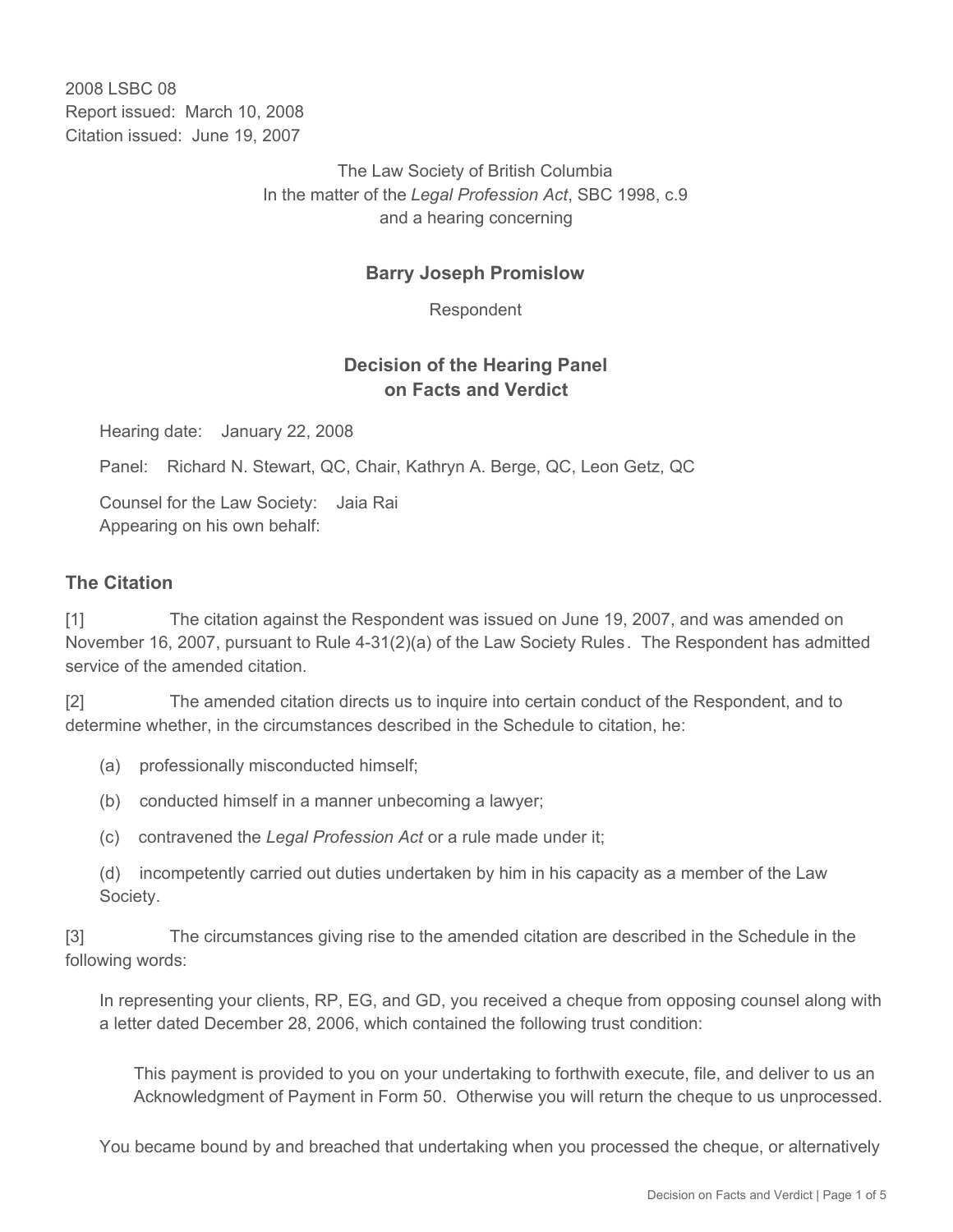released the funds, without complying with all the terms of the undertaking.

# **Background**

[4] We were provided with a Statement of Agreed Facts. On the basis of that Statement and the attachments to it, the following are the material facts:

1. In October, 2006 certain individuals (the " Clients" ) who had initiated some litigation involving the *Strata Property Act,* terminated the engagement of their then counsel, Matthew Fischer and in his place engaged the Respondent.

2. On November 7, 2006, the Respondent wrote to Mr. Fischer advising him, among other things, that it was his intention on behalf of the Clients to seek a review Mr. Fischer's accounts.

3. The review took place on December 5 and 7, 2006. The Registrar ordered that the fees be reduced, which together with costs, prejudgment interest, and a conceded reduction in disbursements, amounted to a judgment for \$3,675.36 payable by Mr. Fischer's firm to the Clients.

4. A number of practical considerations led the Respondent to invite Mr. Fischer to pay the \$3,675.36 to him in trust, on his undertaking to obtain from all three Clients confirmation of same before disbursement from trust.

5. In a letter dated December 11, 2006 Mr. Fischer wrote:

With respect to the payment of the amount ordered by the Registrar, we ask that you provide us a copy of the Certificate by fax. We confirm that you have asked us to provide the cheque for \$3,675.36 to you in trust on your undertaking not to deal with the funds until you have consistent instructions from all three clients with respect to how to deal with those funds. I am informed that we can provide you with a cheque made out to you in trust, only after you have provided us the assurances that you have received consistent instructions to deposit the funds in your trust account from all three clients.

6. On December 19, 2006, the Respondent faxed to Mr. Fischer copies of the Registrar's Certificate and the Clients' written authorization and direction to pay the funds to the Respondent in trust. The Registrar's Certificate was misdated September 7, 2006.

7. On December 21, 2006, Mr. Fischer telephoned the Respondent and recalls advising him that because both the firm's office manager and the partner in his firm were out of the Province, there was nobody in the office authorized to write a cheque on the general account until their return on December 28, 2006. The Respondent's recollection is that Mr. Fischer did not specify the date of their return.

8. Later that day Mr. Fischer sent the Respondent an email in which he: (i) confirmed that the matter would be attended to by the partner upon her return on December 28; (ii) expressed his view that the Respondent's " demeanour [was] unnecessarily provocative and discourteous" ; and (iii) instructed the Respondent not to contact his office prior to December 28.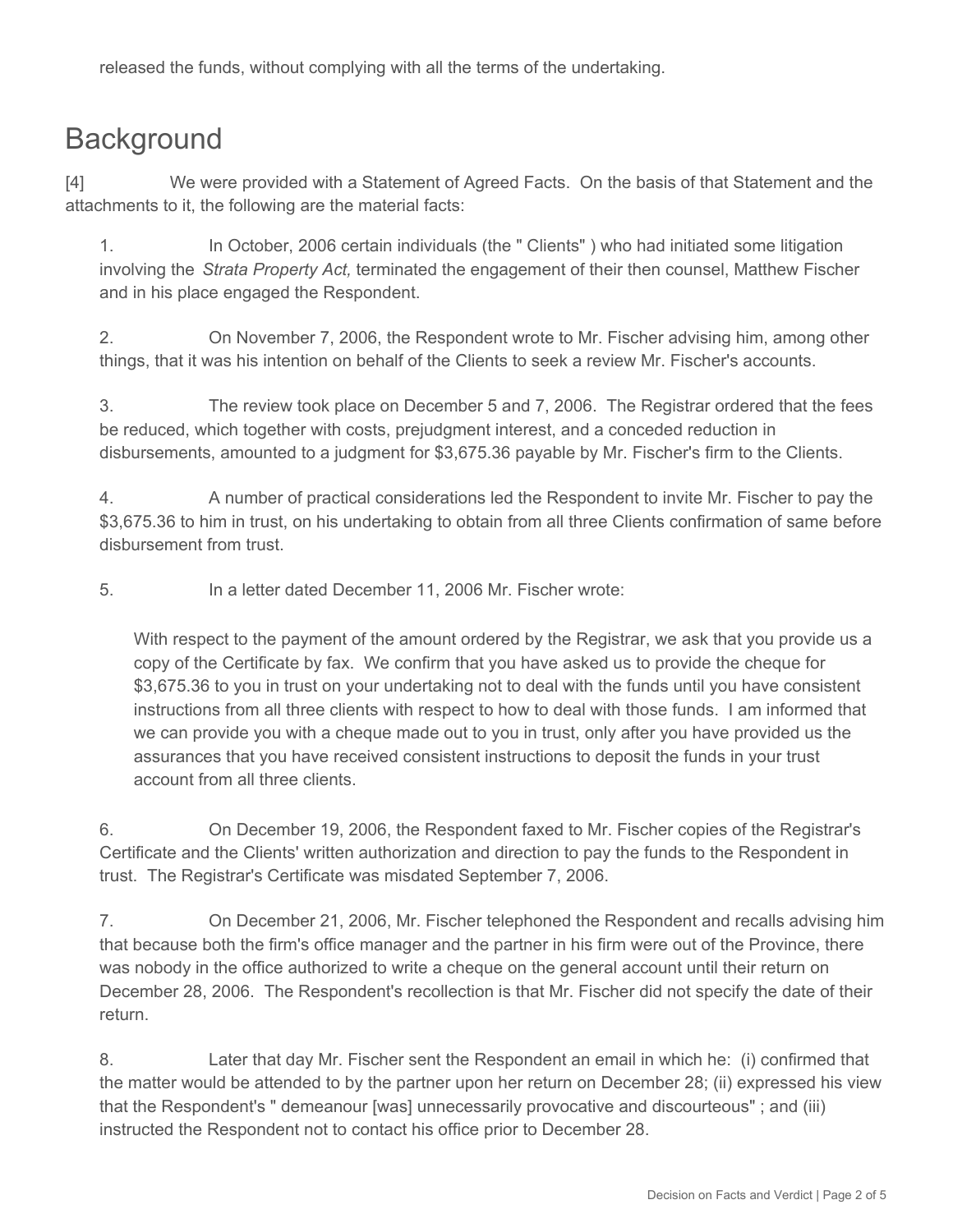9. On December 28, 2006, Mr. Fischer forwarded a cheque for \$3,675.36 to the Respondent. Mr. Fischer's covering letter contained the following trust condition:

This payment is provided to you on your undertaking to forthwith execute, file and deliver to us an Acknowledgment of Payment in Form 50. Otherwise, you will return the cheque to us unprocessed.

10. On December 28, 2006, the Respondent delivered an executed, but unfiled, Acknowledgement of Payment, together with the original Registrar's Certificate to Mr. Fischer. The Respondent's covering letter stated, *inter alia*:

Further to your letter imposing terms not agreed nor for that matter discussed we are nonetheless enclosing herewith an Acknowledgment of Payment duly executed.

We are delivering the same to you together with the original Registrar's Certificate and you can if you wish attend and file them both. As we did not file the Certificate we are not in a position to file the Acknowledgment.

11. The Respondent did not file the executed Acknowledgment of Payment or deliver a filed copy to Mr. Fischer. As a result, on January 2, 2007, Mr. Fischer wrote to the Respondent reminding him of the terms of the undertaking imposed on the processing of the cheque, noting that those terms had neither been waived nor complied with and continuing:

In order to resolve this problem, we have taken the step of enclosing for return to you the original Registrar's Certificate and Acknowledgment of Payment so that you can file and deliver the Acknowledgment of Payment to our office forthwith, and thereby comply with the terms of the undertaking.

The original forms are available for pickup at our office along with the original of this letter. We assume that you will arrange to have your agent attend to collect them immediately ...

12. Between January 2 and January 5, 2007, there was a somewhat dyspeptic exchange of letters and emails between Mr. Fischer and the Respondent.

13. The originals of the Acknowledgment of Payment and Registrar's Certificate were not delivered to the Respondent and he did not pick them up.

14. The Respondent processed the cheque for \$3,675.36 by depositing it into his trust account. As of January 30, 2007, the date of his response to the Law Society concerning Mr. Fischer's complaint, he had not disbursed the funds to the Clients. The \$3,675.36 was subsequently disbursed.

## **Discussion**

[5] The Respondent's position, expounded both in correspondence with Mr. Fischer and before us, had three elements: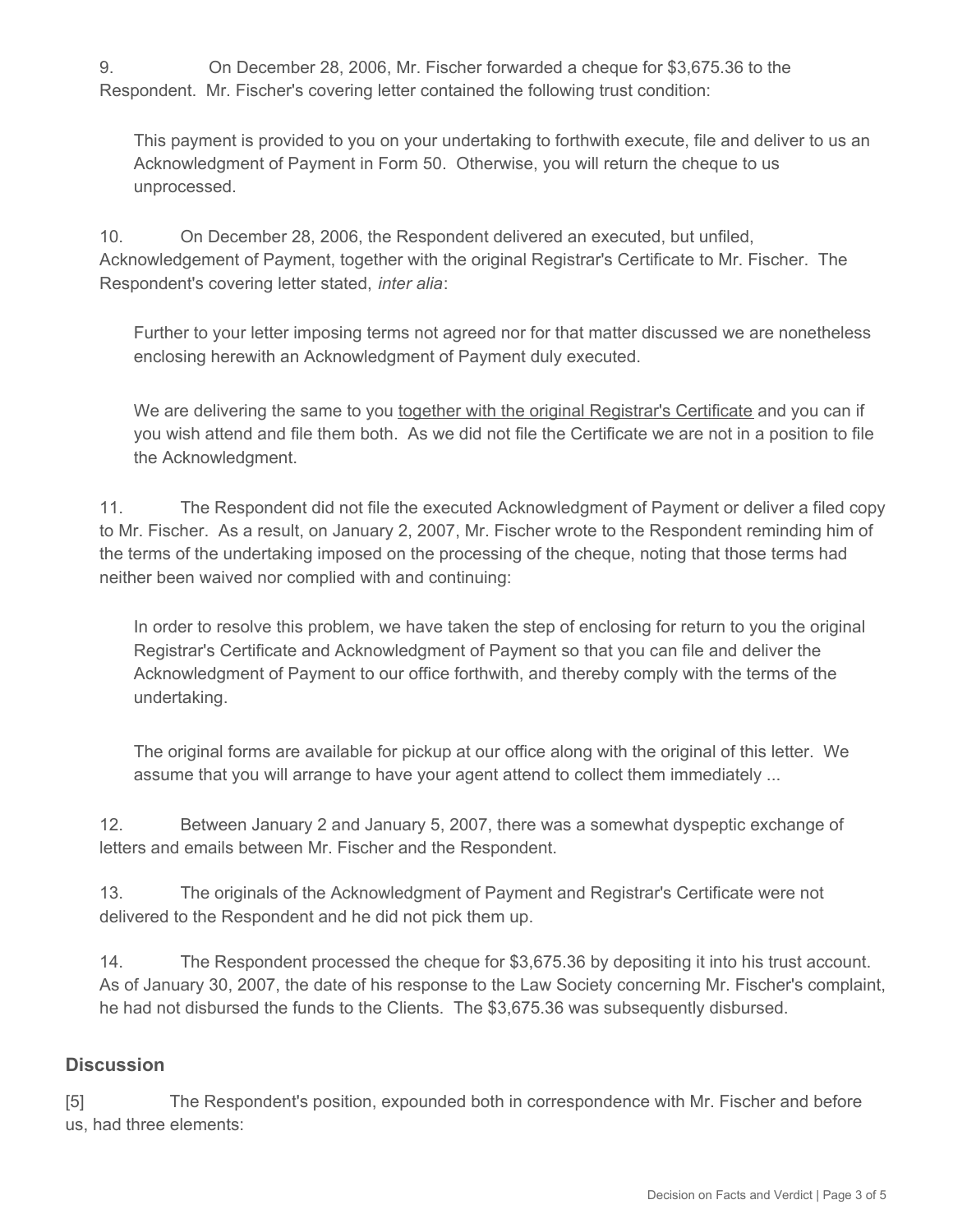(a) The subject matter of Mr. Fischer's cheque was the amount of a judgment. The Respondent's view of the law is that " you cannot impose terms on payment of the judgment," and it was improper for Mr. Fischer to attempt to attach such terms through trust conditions. (Letter from the Respondent to Mr. Fischer dated January 2, 2007).

(b) Under Rule 42(19) of the Rules of Court, which is the basis for the Acknowledgment of Payment, it is the judgment debtor who must provide the Form 50 to the judgment creditor, who must then " sign and file and deliver" . But Mr. Fischer did not do this. Instead he left it to the Respondent to do so. The Respondent did so. Since, however, the Respondent had not filed the Registrar's Certificate as he was required to do by the trust condition (i.e. a judgment had been obtained but not registered) " I left it to you to decide if you didn't want it registered but along with the same drew and executed a Form 50 acknowledgement." (Letter from the Respondent to Mr. Fischer dated January 4, 2007).

(c) The Respondent testified that his letters were motivated in part by a wish to give Mr. Fischer a signal that it might not be in his best interests as a professional were a judgment to be registered against his firm, and that he might prefer to avoid any possible embarrassment arising from such registration.

[6] Reduced to its essentials, the Respondent's contention is that, having regard to these three elements, Mr. Fischer's imposition upon him of these trust conditions was legally improper and, in any event, quite possibly unwise.

[7] We do not need to decide whether the Respondent was correct in his views. The situation is governed by Chapter 11, Rule 11 of the *Professional Conduct Handbook*:

**11.**  If a lawyer is unable or unwilling to honour a trust condition imposed by someone else, the subject of the trust condition must be immediately returned to the person imposing the trust condition unless its terms can be forthwith amended in writing on a mutually agreeable basis.

[8] As explained by the hearing panel in *Law Society of BC v. Richardson,* 2007 LSBC 11, at paragraph [35]:

When a lawyer receives property from another person, whether or not that person is a lawyer, on an undertaking or trust condition to use or not to use the property except on certain trust conditions, the lawyer has **only two options** [emphasis added]. The lawyer may either accept the undertaking on those conditions, or the lawyer may reject the undertaking and return the property. ...

[9] The Respondent did neither of these things. Instead, he deliberately ignored the trust condition. In doing so, he failed to comply with Chapter 11, Rule 11 of the *Professional Conduct Handbook*.

[10] The importance of complying with trust conditions and undertakings has repeatedly been emphasized. As the panel in *Law Society of BC v. Heringa*, [2004] B.C.J. No. 377, 2004 BCCA 97, said at para. 10 compliance with undertakings (and we add, trust conditions) is " fundamental to the practice of law and it follows that serious and diligent efforts to meet all undertakings will be an essential ingredient in maintaining the public credibility and trust in lawyers" .

## **Conclusion**